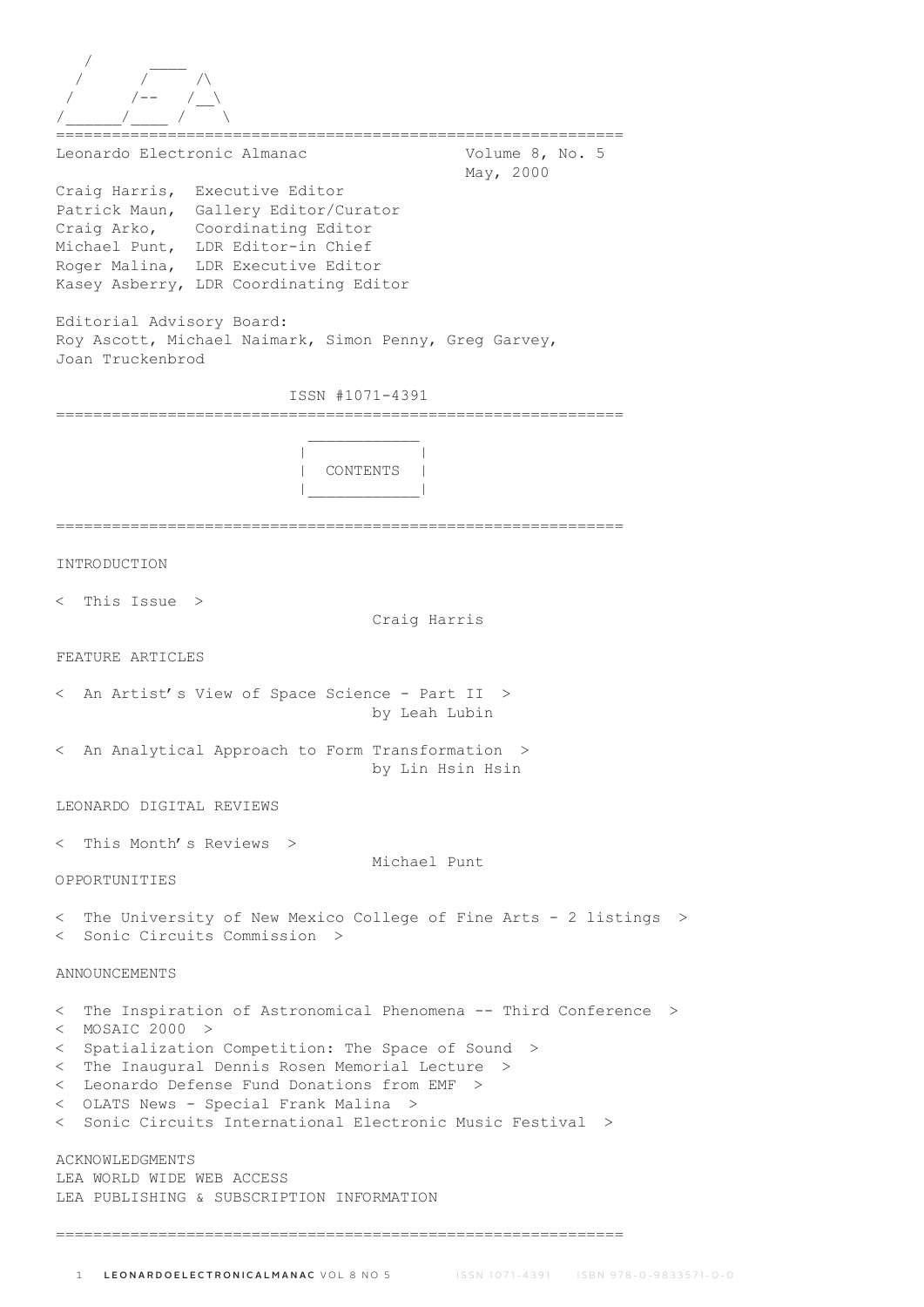

=============================================================

< This Issue >

Craig Harris, Executive Editor

## LEA 8-5 CONTENTS

In LEA Volume 8 Number 5 we feature the Part II of a 3-part installment called "An Artist's View of Space Science," by Leah Lubin. In Part II we find out about some of the artist's early influences, and the article is accompanied by several images of the artist's work. Also this month is a feature article by Lin Hsin Hsin, a frequent contributor to LEA. In "An Analytical Approach to Form Transformation" the author explores the conceptual modeling, configuration, manipulation and viewing mechanisms of the formation and transformation of digital sculptures.

There are several opportunities and announcements. Take note of the extension of the submission deadline for the Sonic Circuits commission project. We're hoping to receive some exciting proposals, so consider this as a very real possibility for that web performance project that you have been hoping to mount.

Thanks to all of you who have subscribed to LEA since we reimplemented the subscription service on the journal. Your participation is critical to the future of the activity.

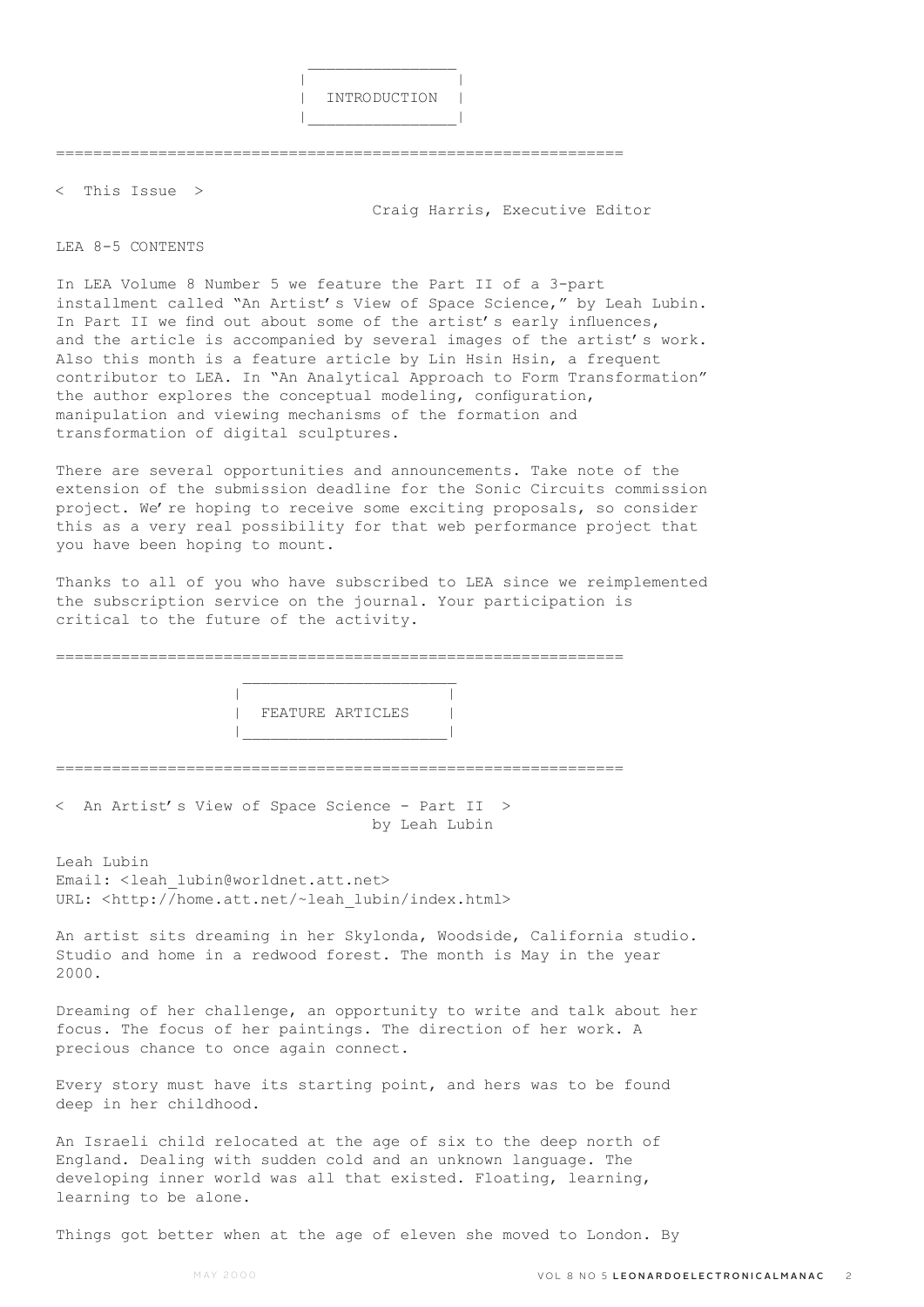now, a master of her new language and with an artist developing eyes she was ready for London and all her splendor.

For it was London and its architectural magnificence and fine art that prepared her.

Prepared her for a great challenge given to her by her art college teachers.

That yes, she must be the best artist she could technically be, but even more important, it was what she said, what she focused about. The message, the new ideas that her work would represent, that would judge her.

Put value to her art and its statements the driving force of her life.

At first, it was all about painting and drawing the human body. Her focus in art was "the model". Many body types. Of course the human body is beautiful in every form so this work kept her busy for quite a few years. For the love of the body has quite a hold. But apparently not strong enough because abstraction found it's way in next.

Shapes, new from within her being, her soul sprung forth taking over her previously realistic state of mind.

New works based on human form with other realms, other realities come about.

Paintings like "Playing In The Band", "Extended Family", "Between Two Worlds", "Spirit World", "Her Other Self". Drawings like "As He Moves", "Have We Landed".

But, still she felt a need for an even more pure message, a more direct way of opening the heart of the viewer. Because the viewer, the audience for the artist is like our every breath, a need that cannot be denied. The viewer, the listener, the reader, the primal force of recognition, the mirror of work.

It was around then, already an artist for at least ten years, that she began researching and painting the purity and the overwhelming beauty of the Cosmos. Pictures brought to Earth form far off galaxies, comets, formations of planets, our Moon, their moons, deep space. The seemingly endless beauty just out of our visual reach.

A haven of possibilities to remind us of the beauty of our existence.

An inspiration like no other of our galactic world given to us for life and inspiration as we grow as a people.

When we on Earth face our darkest days, when we take responsibility for our freedom to bring peace on Earth as a choice. It is the beauty of our Cosmos, our universe that will inspire us. Natural and untouched by man, unchanged by our efforts, more amazing than we can fathom. These are the vast visual lessons that will help put us in our place. One part, the human aspect of the world we all share.

Part II. of a three part series on the subject of "Artist's View of Space Science". Part I. appeared in the Leonardo Electronic Almanac, Volume 8, Number 2, February 2000.

... [Content omitted: Ed.] ...

[Ed. note: the complete content of this article is available at the LEA website: <http://mitpress.mit.edu/e-journals/LEA/>.]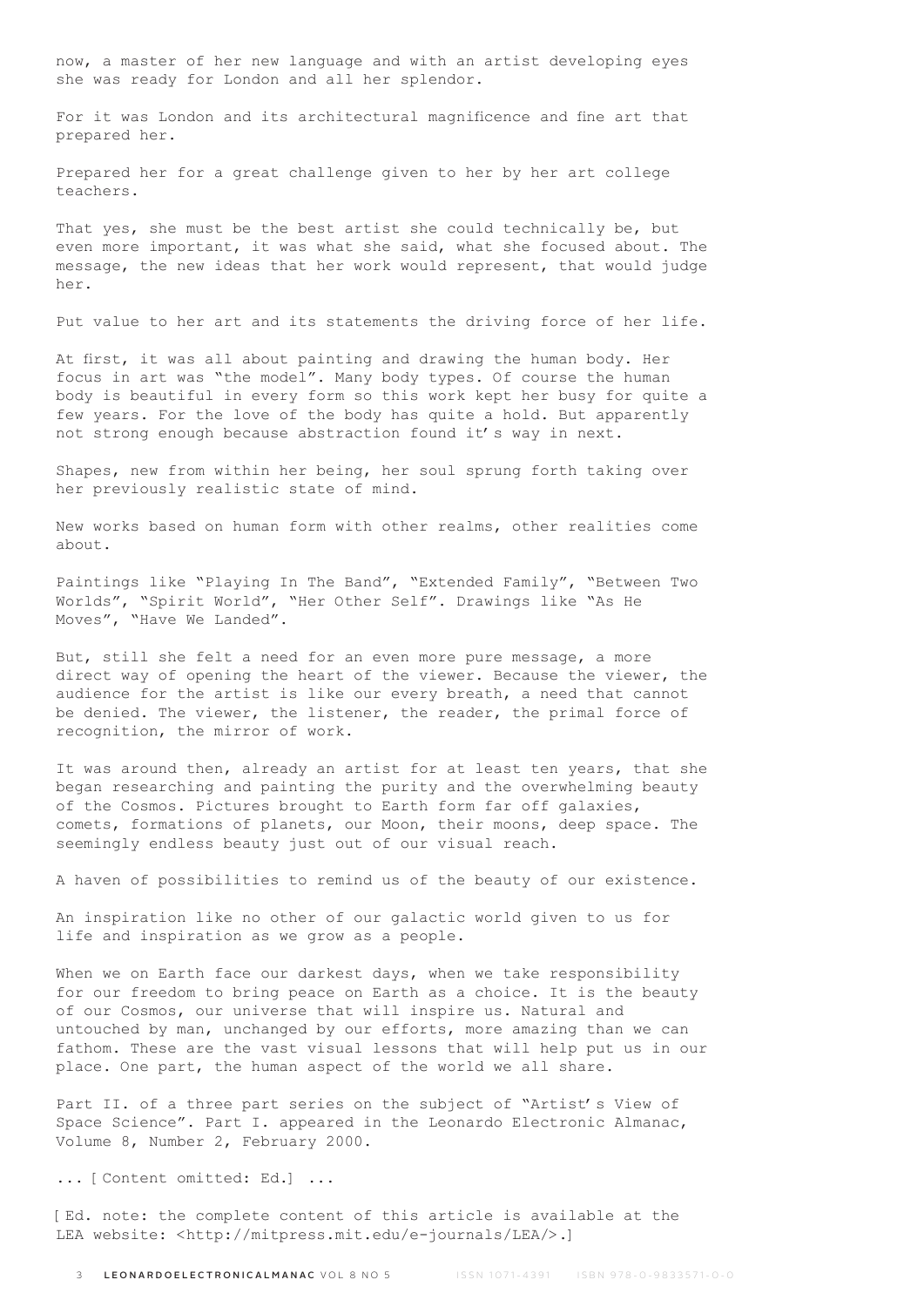\*\*\*\*\*\*\*\*\*\*\*\*\*\*\*\*\*\*\*\*\*\*\*\*\*\*\*\*\*\*\*\*\*\*\*\*\*\*\*\*\*\*\*\*\*\*\*\*\*\*\*\*\*\*\*\*\*\*\*\*\*

< An Analytical Approach to Form Transformation > by Lin Hsin Hsin

An Analytical Approach to Form Transformation by Lin Hsin Hsin IT Inventor, Artist, Poet Singapore Email Form: <http://www.lhham.com.sg/lhh.html> URL: <http://www.lhham.com.sg/>

## Abstract

Unlike traditional sculptures which are carved, molded, shaped and formed using natural or synthetic material such as stone, wood, marble or metal, digital sculptures are formed either by scripting or 3D tools digitally. In contrast with traditional sculptures which can be partially animated by wind, temperature, pressure or installed electrical or mechanical parts as a non-metamorphic entity, digital representation of figurative or abstract 3D forms can continued to be shaped and reshaped, formed and transformed into numerous (new) forms over a defined timeline. As such, the succession of this series of transformation is termed animated sculptures. These animated 3D forms are to be viewed on screen with different time, location and background.

This paper attempts to present an analytical approach to the conceptual modeling, configuration, manipulation and viewing mechanisms of the formation and transformation of digital sculptures by algorithm driven scripting methods and timeline driven 3D tools. It discusses the discoveries of technical problems manifested in conversion incompatibilities between file formats, the approximation of true color representation and deficiencies in Web-enabling capabilities as well as offers possible corrections for these issues. Beyond which, it provides a platform of integrating the manifold polygonal meshes and solid models with aesthetic vision from concept to the visualization and realization of animation in 3D surface transformation embedded with optimal compression.

## Introduction

Unlike traditional sculptures which are carved, molded, shaped and formed using natural or synthetic material such as stone, wood, marble or metal, digital sculptures are formed either by scripting or 3D tools digitally. In contrast with traditional sculptures which can be partially animated by any of the combinations of wind, temperature, pressure or installed electrical or mechanical parts as a non-metamorphic entity, digital representation of figurative or abstract 3D forms can continued to be shaped and reshaped, formed and transformed into numerous (new) forms over a defined timeline using algorithm driven scripting methods and timeline driven 3D tools. As such, the succession of this series of transformation is termed animated sculptures. These animated 3D forms can perform discrete or continuous animation in standalone or networked mode, viewed on screen at any time, location and background across time zones.

... [Content omitted: Ed.] ...

[Ed. note: the complete content of this profile is available at the LEA website: <http://mitpress.mit.edu/e-journals/LEA/>.]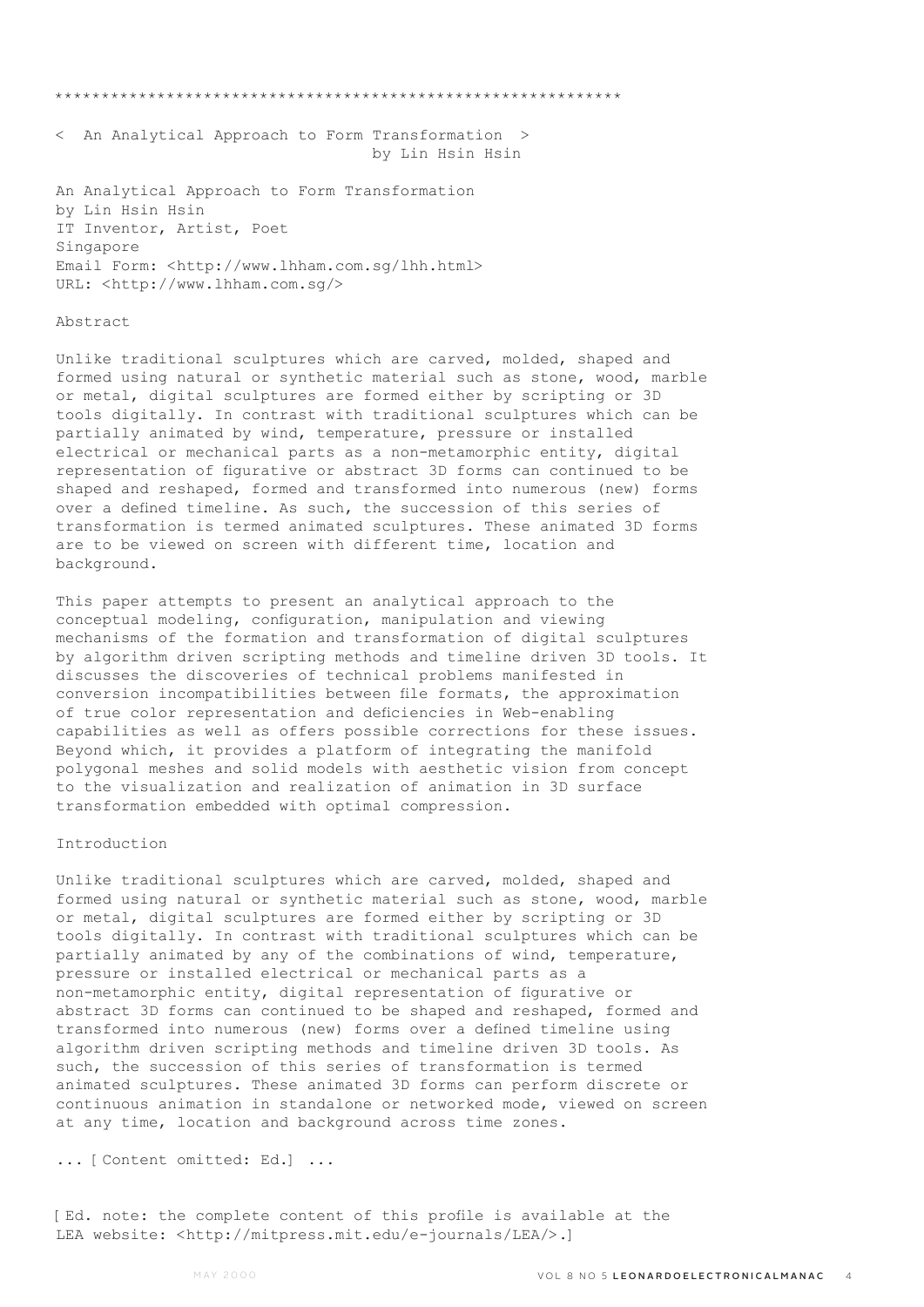$\mathcal{L}_\text{max}$  and  $\mathcal{L}_\text{max}$  and  $\mathcal{L}_\text{max}$  and  $\mathcal{L}_\text{max}$  and  $\mathcal{L}_\text{max}$  | | | LEONARDO DIGITAL REVIEWS | | 2000.05 | |\_\_\_\_\_\_\_\_\_\_\_\_\_\_\_\_\_\_\_\_\_\_\_\_\_\_\_\_\_\_| Editor-in Chief: Michael Punt Executive Editor: Roger Malina Managing Editor: Kasey Rios Asberry Please visit the LDR website for this month's reviews. Michael Punt Editor in Chief Leonardo Digital Reviews <http://mitpress.mit.edu/e-journals/Leonardo/ldr.html> ============================================================= Visit Leonardo Digital Reviews online to read these reviews in full together with the latest postings in LDR Raw as they come in. <http://mitpress.mit.edu/e-journals/Leonardo/ldr.html> Your comments are welcome at <kasberry@humanorigins.org> =============================================================  $\mathcal{L}_\text{max}$  and  $\mathcal{L}_\text{max}$  and  $\mathcal{L}_\text{max}$  and  $\mathcal{L}_\text{max}$  | | | OPPORTUNITIES | |\_\_\_\_\_\_\_\_\_\_\_\_\_\_\_\_\_| ============================================================= < The University of New Mexico College of Fine Arts - 2 listings > Geoffrey Batchen, Chair Artist-in-Residence Search Committee College of Fine Arts The University of New Mexico Albuquerque NM 87131-1396 Email: <gbatchen@unm.edu> URL: <http://www.unm.edu/~finearts/jobs.htm> 1) The University of New Mexico College of Fine Arts Notice of Vacancy Artist-in-Residence in Electronic Arts POSITION: Artist-in-Residence, one semester to two-year academic appointment as a visiting professor in the College of Fine Arts at The University of New Mexico. This will be a joint appointment with the Arts Technology Center and the Albuquerque High Performance Computing Center.

=============================================================

RESPONSIBILITIES: Pursue creative research and teach one course per semester to upper level and graduate students in the area of the candidate's expertise. Creative work related to the Southwest and/or the sciences is encouraged. Work created will be exhibited during the residency.

RANK & SALARY: Visiting Assistant or Associate Professor; salary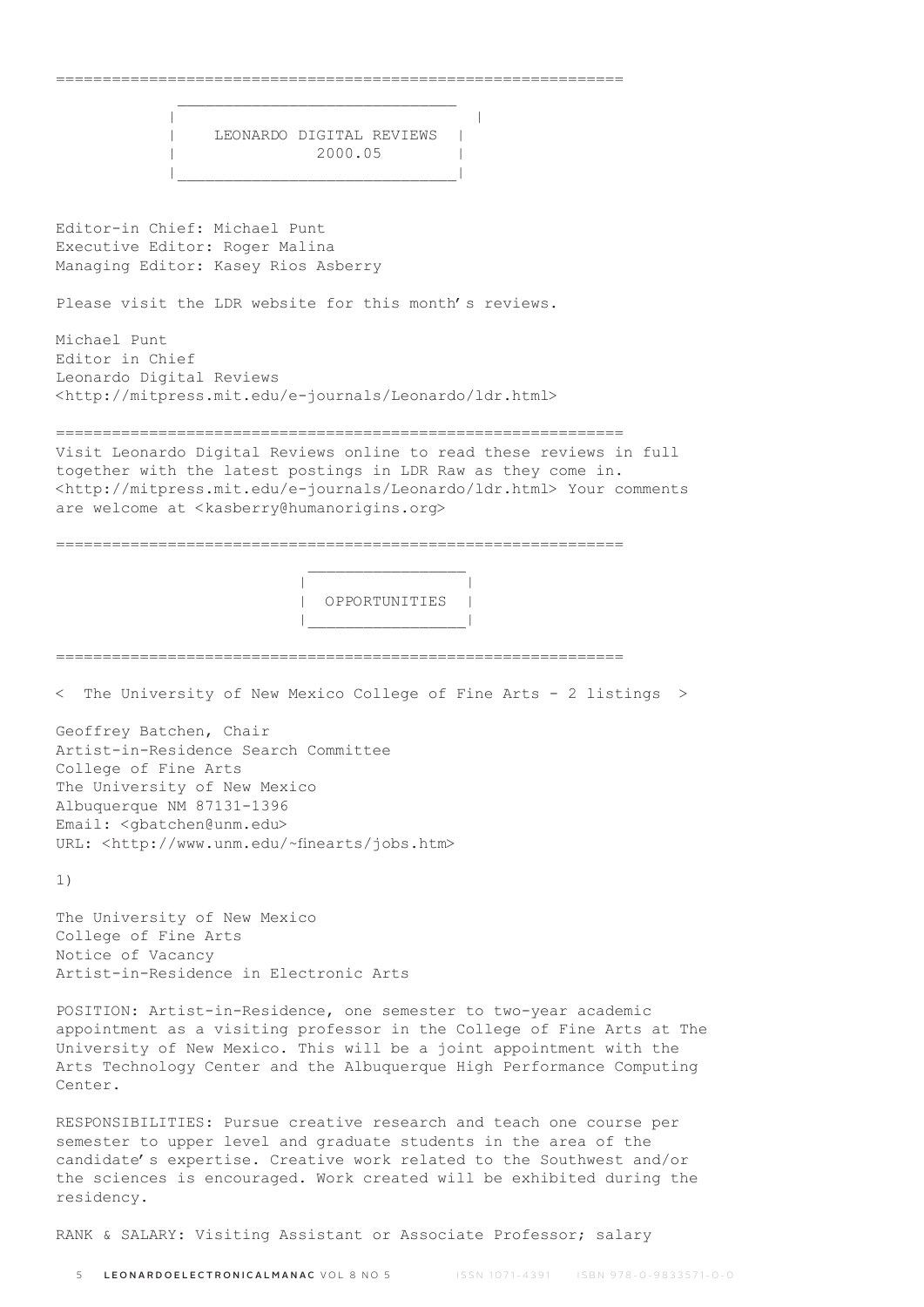between \$25,000 and \$30,000 per semester. A studio and support budget will be provided. Appointment subject to available funding.

APPOINTMENT BEGINS: January 16, 2001

MINIMUM QUALIFICATIONS: Artist creating in new media with a national exhibition record.

PREFERRED QUALIFICATIONS: Artist who possesses conceptual understanding of new media, has experience collaborating with other artists, is conversant with the technology of computing and visualization, has university teaching experience and a terminal degree.

INTERVIEW: Two or more candidates will be invited to The University of New Mexico to meet students and faculty. Faculty committees and the administration will interview the finalists.

APPLICATIONS: Application materials must include: (1) letter of application; (2) resume; (3) samples of creative work in appropriate format (a minimum of 12 still images and/or 10 minutes of real-time work); (4) names and complete addresses (including telephone, FAX numbers, e-mail addresses) of three references. Please include a self-addressed stamped envelope if you want materials returned. Only complete applications will be considered.

DEADLINE: For best consideration application materials must be received by August 15, 2000; however, position will remain open until filled.

Complete applications must include all four (4) materials as described under applications. Please send all pertinent materials to: Geoffrey Batchen, Chair, at the above address.

The University of New Mexico is located in Albuquerque, New Mexico, a city of 500,000 on the Rio Grande at an altitude of 5,200 feet. The University of New Mexico is a large, diverse state university with a faculty of more than 1,200 serving approximately 26,000 students. The College of Fine Arts offers undergraduate and graduate degrees in Art and Art History, Music, Theatre and Dance, and Media Arts. The college enjoys access to state-of-the-art performance facilities. The Arts Technology Center is dedicated to fostering research and artistic production in the area of emerging technologies. The Albuquerque High Performance Computing Center provides a focus for research and education in advanced high performance computing, interdisciplinary applications, and state-of-the-art communications.

2)

Artist-in-Residence in Electronic Arts

The University of New Mexico invites applications for Artist-in-Residence in Electronic Arts; a one-semester to two-year academic appointment as visiting professor in the College of Fine Arts with a joint appointment in the Arts Technology Center and the Albuquerque High Performance Computing Center. Residents will pursue creative research and teach one course per semester. Salary will be \$25,000 to \$30,000 per semester. Appointment subject to available funding. Appointment begins January 16, 2001.

MINIMUM QUALIFICATIONS: Artist creating in new media with a national exhibition record.

PREFERRED QUALIFICATIONS: Artist who possesses conceptual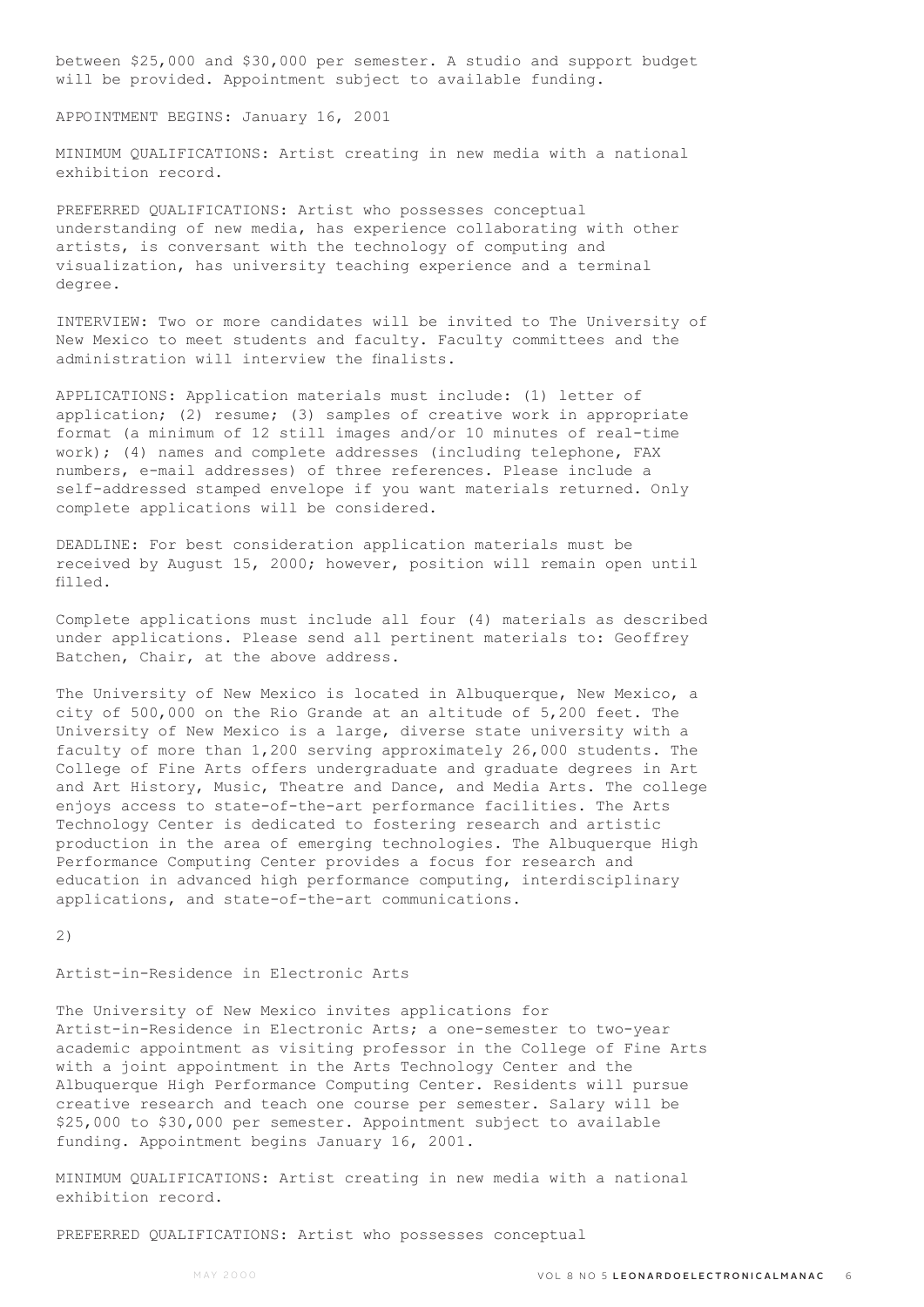understanding of new media, has experience collaborating with other artists, is conversant with the technology of computing and visualization, has university teaching experience and a terminal degree.

APPLICATIONS: Application materials must include: (1) letter of application; (2) resume; (3) samples of creative work in appropriate format (a minimum of 12 still images and/or 10 minutes of real-time work); (4) names and complete addresses (including telephone, FAX numbers, e-mail addresses) of three references. Please include a self-addressed stamped envelope if you want materials returned. Only complete applications will be considered.

DEADLINE: For best consideration application materials must be received by August 15, 2000; however, position will remain open until filled. Send applications to: Geoffrey Batchen, Chair, at the above address.

The University of New Mexico is an Equal Opportunity/Affirmative Action Employer and Educator.

\*\*\*\*\*\*\*\*\*\*\*\*\*\*\*\*\*\*\*\*\*\*\*\*\*\*\*\*\*\*\*\*\*\*\*\*\*\*\*\*\*\*\*\*\*\*\*\*\*\*\*\*\*\*\*\*\*\*\*\*\*

Sonic Circuits Commission >

Leonardo Electronic Almanac Email: <lea@mitpress.mit.edu>

Sonic Circuits should be an announcement. We'll have a profile appearing in November, but at this point there's nothing to profile. Make sure that we show the deadline for submission. Also, here is a commission notice that I would like to repost, with a mention of an extension of deadline.

## LEA COMMISSION OPPORTUNITY

LEA is pleased to be participating again this year in the Sonic Circuits festival. The festival launches in November 2000, and is a collaboration between Leonardo Electronic Almanac, the American Composers Forum, and the Walker Art Center. In addition to a constellation of performances in Minneapolis and St. Paul, several works are selected to become part of a travelling set of works to be performed at Sonic Circuits festivals around the globe. For Sonic Circuits VIII we are fortunate to be able to offer a commission for new work, underwritten by the Jerome Foundation. Three commissions are offered this year, and LEA is administering one of them.

LEA is seeking to foster a new collaborative performance work to be created by a musician or music group working with new media, and a visual artist or visually-oriented group working in new media. The work should be a Web-based performative piece, capable of being featured as a live performance work on the Internet, lasting approximately 15 minutes, with a version that can reside in the permanent LEA Gallery Archive.

The commission fee is \$3,000, to be divided equally among collaborators, inclusive of expenses pertaining to creation of the work. The piece will be presented during the launching festival in November 2000 in the Twin Cities, with the expectation that the performance will be web-cast, and it will be featured in the LEA Gallery in November's issue of the journal. The artists will also need to prepare a profile describing their work, their collaboration, and the resources employed to create and present the work. Artists will retain ownership of their work, offering LEA rights to present the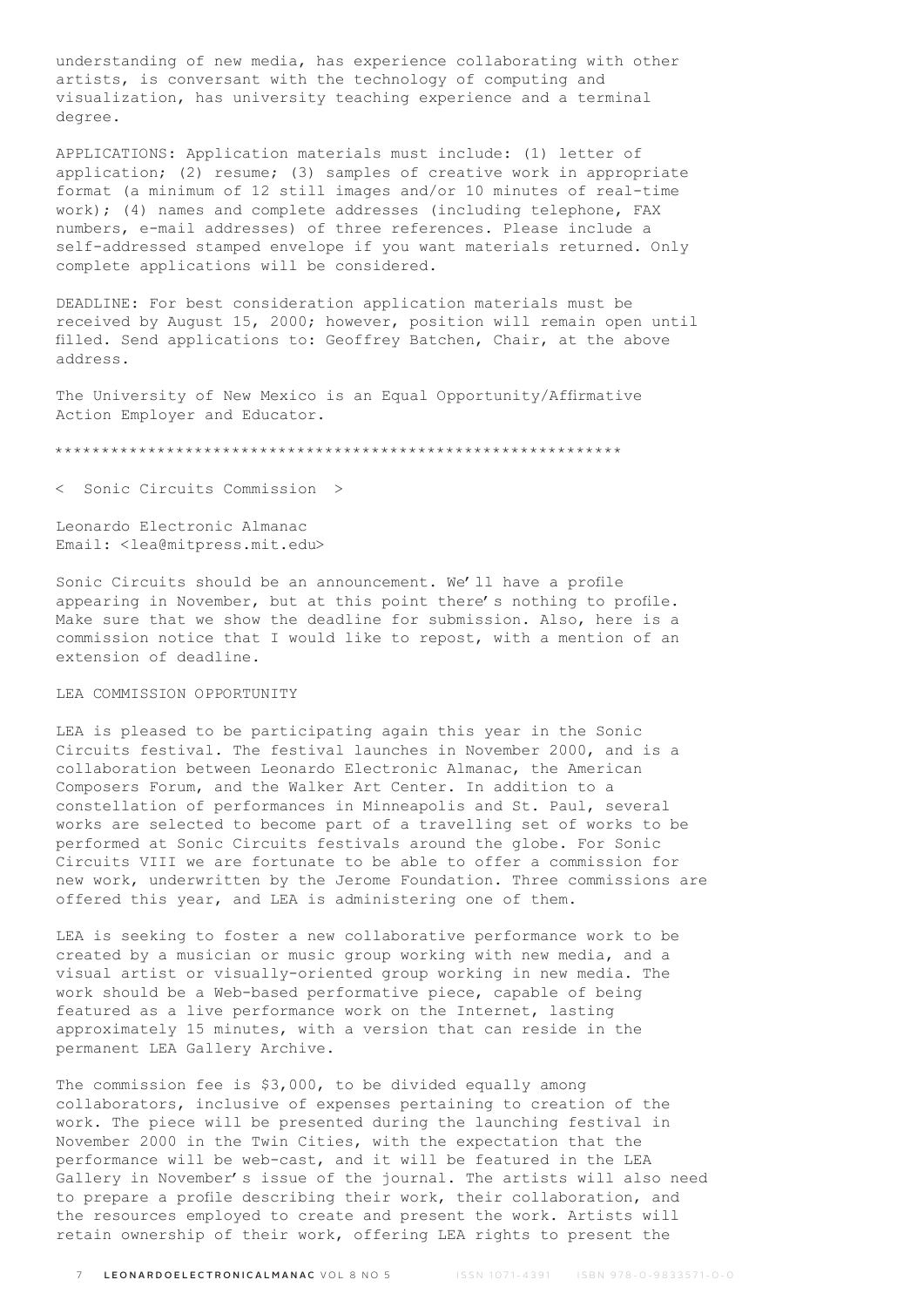work at the festival, and non-exclusive rights to publish the work in LEA and in the LEA Archive.

Proposals should be sent to <lea@mitpress.mit.edu>, and should include:

a) biographical statements for all artists,

 $\mathcal{L}_\text{max}$  and  $\mathcal{L}_\text{max}$  and  $\mathcal{L}_\text{max}$  and  $\mathcal{L}_\text{max}$ 

- b) a clear and detailed description of the proposed work,
- c) a description of how the work is to be performed at the festival,
- d) a description of how the work would function as part of the permanent LEA Gallery Archive,
- e) pointers to samples of work by the artists participating in the collaboration, and
- f) a project budget.

The deadline for consideration has been extended to August 10, 2000. Decisions will be made by August 15, 2000. The work needs to be completed and prepared for presentation no later than October 20, 2000, in order to ensure that the work is completed on time, and to allow for festival presenters to properly prepare for performance.

=============================================================

 | | | ANNOUNCEMENTS | |\_\_\_\_\_\_\_\_\_\_\_\_\_\_\_\_\_|

=============================================================

< The Inspiration of Astronomical Phenomena -- Third Conference >

Prof. Salvatore Serio Palermo Observatory (Chair, Local Organizing Committee) Email: <insap3@oapa.astropa.unipa.it>

Dr. Rolf M. Sinclair Chevy Chase MD (International Organizing Committee) Email: <rolf@santafe.edu>

Prof. Raymond E. White Steward Observatory (International Organizing Committee) Email: <REWhite1933@aol.com>

URL: <http://ethel.as.arizona.edu/~white/insap>

THE INSPIRATION OF ASTRONOMICAL PHENOMENA -- THIRD CONFERENCE Palermo (Sicily), Italy -- December 31, 2000-January 6, 2001 CALL FOR APPLICATIONS AND PAPERS

Dear Colleagues:

We wish to inform you of the up-coming Third International Conference on The Inspiration of Astronomical Phenomena ("INSAP III"). This meeting will explore mankind's fascination with the sky by day and by night, which has been a strong and often dominant element in human life and culture. The conference will provide a meeting place for artists and scholars from a variety of disciplines (including Archaeology and Anthropology, Art and Art History, Classics, History and Prehistory, the Physical and Social Sciences, Mythology and Folklore, Philosophy, and Religion) to present and discuss their studies of the influences that astronomical phenomena have had on mankind.

The first two meetings (Castel Gandolfo, 1994; Malta, 1999) successfully brought together for the first time people from just such a range of disciplines to address topics of common interest. Papers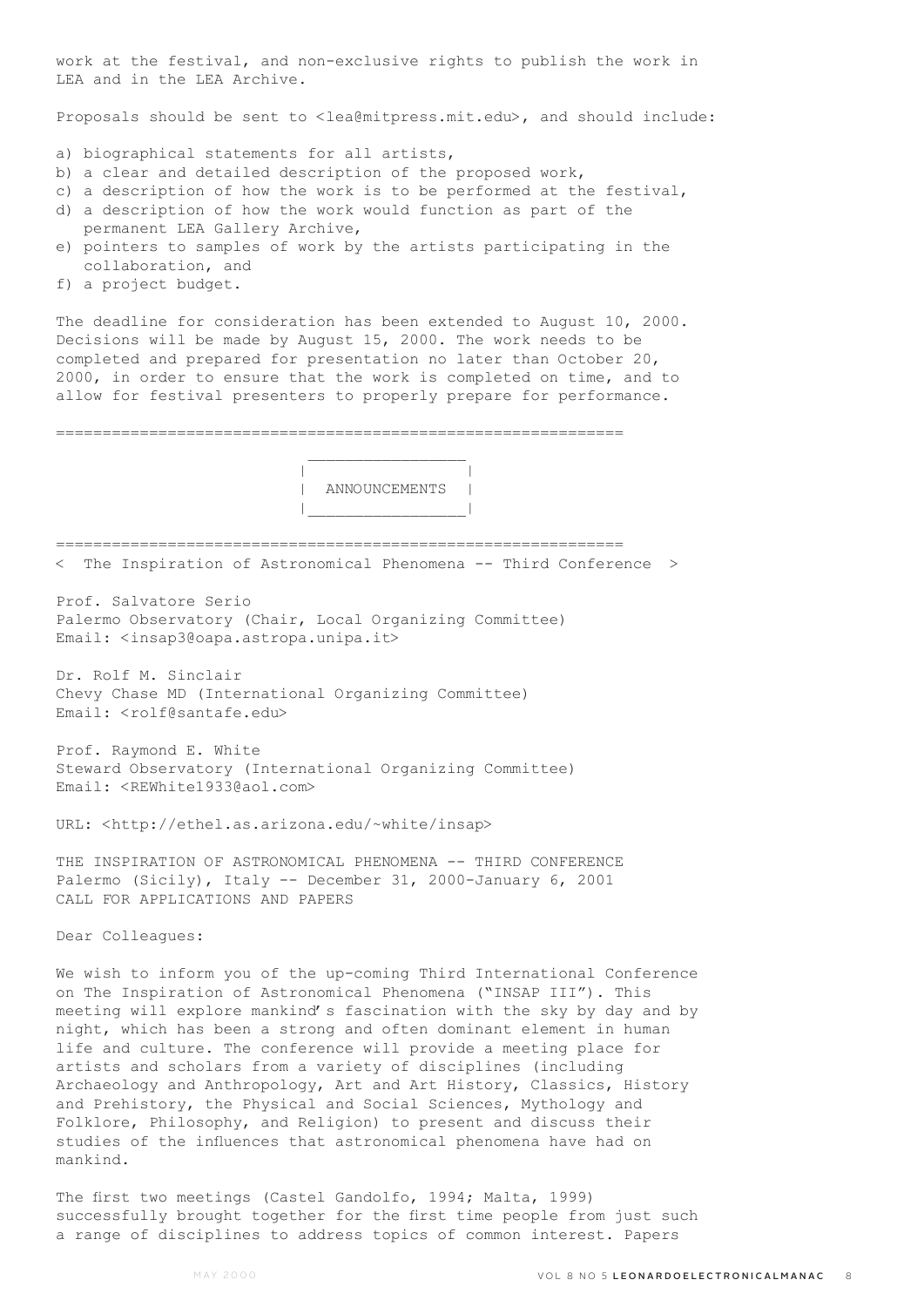from the first meeting were published in "Vistas in Astronomy" (1995) and in "Leonardo" (1996), and those from the second will appear shortly in book form. These papers (described on our Website under "the First (or Second) INSAP Conference") give an idea of the range of subjects presented at these meetings. A similar publication is planned for the third meeting.

The meeting will be held overlooking the Mediterranean, a few minutes from the center of Palermo, and will start with a New Year's Eve (and Millennium Eve) banquet December 31, 2000. The meeting rooms will include ample space for display (and sale) of works of art by attendees.

Full information on INSAP III and on the earlier conferences, and an application form for the upcoming meeting, can be found on our website, or obtained from the undersigned. Attendance will be by invitation from among those applying. All presentations and discussions will be in English.

This Conference is sponsored by the Palermo Observatory, the Vatican Observatory, and the Steward Observatory, and is hosted by the Palermo Observatory as part of the bicentennial of the discovery there of the first asteroid, Ceres, on the nights of January 1-3, 1801.

\*\*\*\*\*\*\*\*\*\*\*\*\*\*\*\*\*\*\*\*\*\*\*\*\*\*\*\*\*\*\*\*\*\*\*\*\*\*\*\*\*\*\*\*\*\*\*\*\*\*\*\*\*\*\*\*\*\*\*\*\*

< MOSAIC 2000 >

Conference Committee: David H. Salesin University of Washington

Carlo Sequin University of California, Berkeley

Craig S. Kaplan University of Washington

Email: <mosaic2000@cs.washington.edu> URL: <http://www.cs.washington.edu/mosaic2000/>

MOSAIC 2000

Millennial Open Symposium on the Arts and Interdisciplinary Computing 21-24 August 2000 University of Washington Seattle, Washington

Whenever mathematics has encountered the arts, works of subtle beauty and harmony have emerged. The discovery of mathematical perspective during the Renaissance revolutionized painting. The interest in four-dimensional geometry during the early part of this century motivated the idea of multiple viewpoints in cubism. The Islamic art that M.C. Escher found during his visits to the Alhambra inspired him to create tilings using animal forms. More recently, the Torqued Ellipses of Richard Serra were deeply influenced by mathematics and architecture.

MOSAIC 2000 will bring together artists, mathematicians, architects, and computer scientists, as well as musicians, writers, and poets to explore the opportunities at the intersections of their fields. The symposium will feature an exciting series of invited presentations from renowned artists and researchers, refereed paper presentations, as well as short informal talks and discussion on topics chosen based on the interests of the conference participants. There will also be an informal display area open to all participants to exhibit visual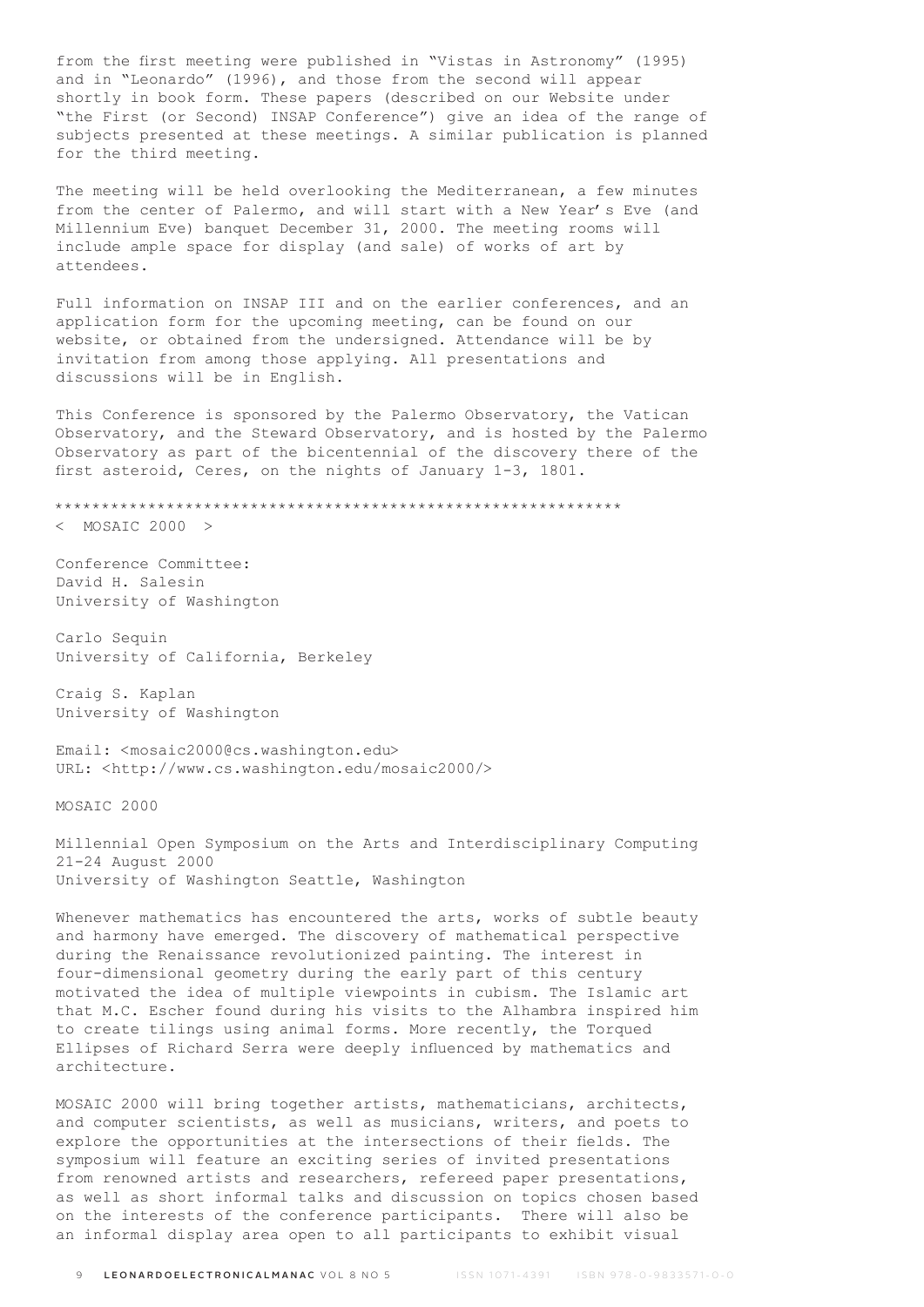art, sculpture, puzzles, and other objects of interest.

The latest known details about the conference are available at the website.

\* Fields of Interest

MOSAIC 2000 encompasses a broad range of fields as they relate to mathematics and/or computer technology, including, for example: architecture; computer-aided design and fabrication; 2D geometric art; sculpture; origami; mathematical visualization; the structure of music, poetry, and dance; and tesselations and tilings. More detailed desciptions of some fields of interest can be found at <http://www.cs.washington.edu/mosaic2000/fields.html>.

\* Invited Speakers

MOSAIC 2000 will include a series of invited talks by leaders in mathematics, architecture, sculpture, poetry, and music. For an up-to-date list, please see: <http://www.cs.washington.edu/mosaic2000/invited.html>.

\* Getting More Information

MOSAIC 2000 was originally planned to be the ISAMA 2000 conference. We are no longer directly supported by ISAMA. For more information about ISAMA and their annual conference, please visit <http://www.isama.org>.

If you have questions, desire more information, or are interested in leading a workshop or seminar, please contact the conference committee. You can also keep abreast of announcements and updates by subscribing to the MOSAIC 2000 mailing list. See <http://www.cs.washington.edu/mosaic2000/mailinglist.html> for instructions.

We hope you can join us for this enlightening and energizing experience!

\*\*\*\*\*\*\*\*\*\*\*\*\*\*\*\*\*\*\*\*\*\*\*\*\*\*\*\*\*\*\*\*\*\*\*\*\*\*\*\*\*\*\*\*\*\*\*\*\*\*\*\*\*\*\*\*\*\*\*\*\*

< Spatialization Competition: The Space of Sound >

Send to: Competition 'The Space of Sound' Musiques et recherches 3, place de Ransbeck 1380 Ohain Fax: +322 3510094 Email: < musiques.recherches@skynet.be>

SPATIALIZATION COMPETITION 'THE SPACE OF SOUND' Interpretation of acousmatic works

Acousmatic : Recorded piece composed in studio, projected on loudspeakers in concert with the intervention of no live sound sources. The competitors will spatialize the compulsory works on two different sets of loudspeakers, that of Musiques & Recherches (chamber music format) which will be installed at the Chapelle de Boondael in Brussels, and that of the GRM (Groupe de Recherches Musicales of INA in Paris (full orchestra format) installed at the Theatre Marni. Only stereo works will be played.

1. The competition is open to all persons registered by mail not later than July 6th 2000 (according to the postmark). There is no registration fee. To register, the competitor must send in the registration form (attached) correctly completed, a photo of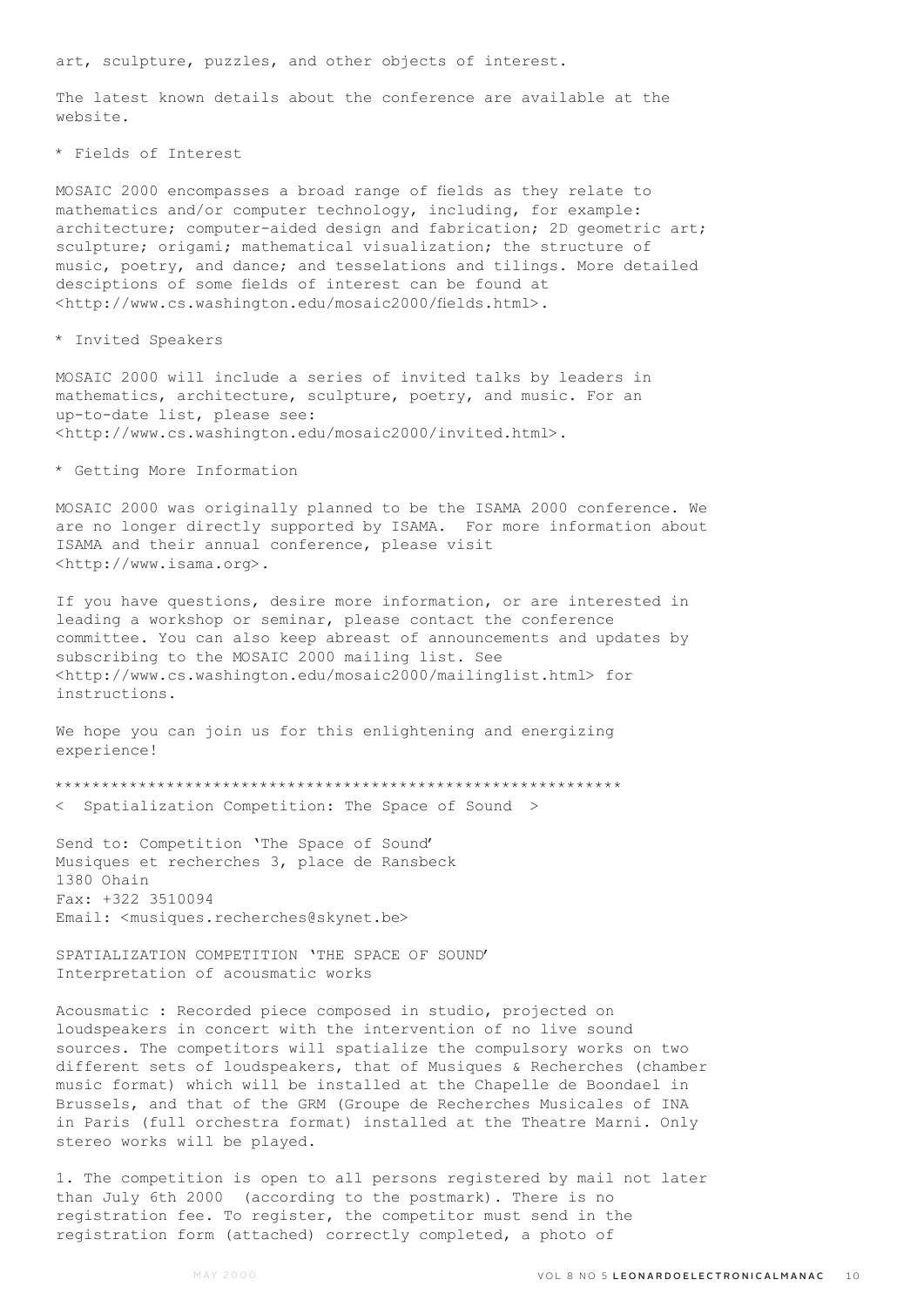him/herself, the title of the work he/she has chosen, the name of the author and a short commentary on the work.

2. Preselection will take place from 15 to 17 October 2000 and concerns a compulsory piece and a piece chosen by the preselection jury from a list of stock pieces which will be made known to the candidate after his/her registration. Preselection will take place using Musiques & Recherches' spatialization system (36 loudspeakers), in the Chapelle de Boondael, Brussels. The compulsory piece will be communicated to the candidate two months before the competition. A graphic transcription of this piece will be sent by the competitor to Musiques & Recherches by 20th September at the latest (according to the postmark). The quality of this transcription will be taken into account in the preselection. The final selection which will take place from 19 to 22 October 2000 will judge a second piece chosen by the finals jury from the list of stock pieces communicated to the competitor after his/her registration, and a piece chosen by the competitor, possibly a personal composition. The final selection will take place on the acousmonium of the INA-GRM at the Theatre Marni, Brussels. A maximum of six finalists will be selected.

3. All stock pieces must be prepared by the candidate. The jury's choice will be communicated to the candidate the day before his/her participation in the preselection part of the competition, and the day before his/her participation in the finals.

4. During the competition, each competitor will therefore present four pieces:

- In preselection, a compulsory stereo piece (chosen by the preselection jury of the acousmatic composition competition 'Metamorphoses') with its transcription, and a stock piece chosen by the jury from a list presented to the candidate. These will be played on the loudspeaker orchestra of Musiques & Recherches.
- In the finals, a work chosen by the competitor and a stock piece chosen by the jury from a list presented to the candidate to be played on the GRM Acousmonium.

5. The maximum duration of each piece is approximately 15 minutes. Rehearsal periods will be programmed for each competitor: two, two-hour rehearsals per candidate are planned for, on each of the set-ups. Stereo listening equiment will be available to candidates.

6. The competition is open to the public and will take place within the framework of the 7th International Acousmatic Festival 'The Space of Sound' which will take place in Brussels from 13th to 22nd October 2000.

7. Prizes will be awarded at the end of the Festival, 22nd October 2000

8. The decisions of the jury will be final.

9. The organiser does not undertake to pay for travelling and accomodation expenses of the candidates, but will provide a list of accomodation addresses, on request. The candidate will have free access to the festival.

10. The original French version of the present regulations is the sole and incontestable reference.

Jury: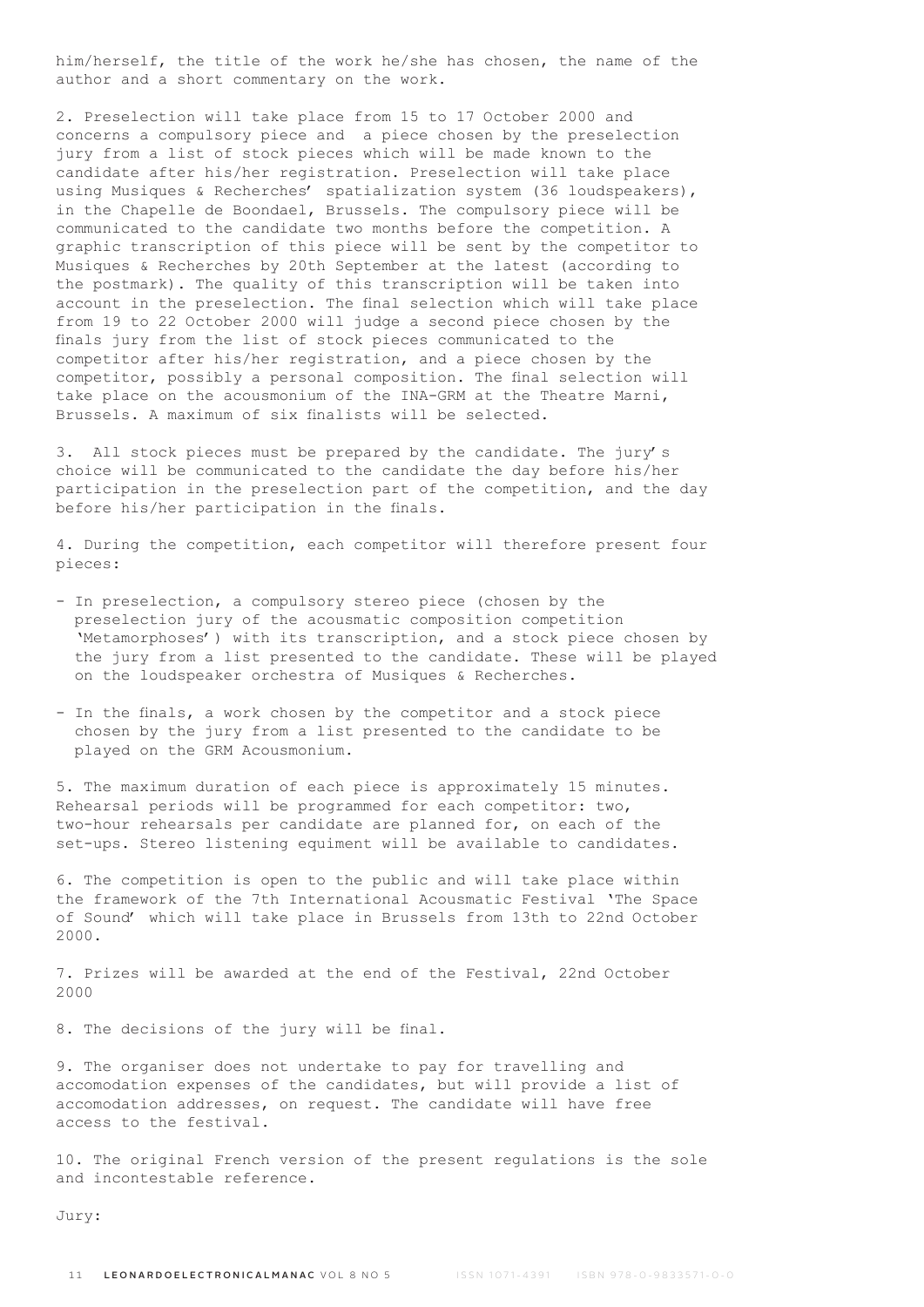Preselection: Francois Bayle, Francis Dhomont, Denis Smalley, Christian Calon, Robert Normandeau, Hans Tutschku, Annette Vande Gorne; Final selection: Francois Bayle, Francis Dhomont, Denis Smalley, Daniel Teruggi, Christian Zanesi. Prizes (to be confirmed) From the European Commission, General Directorate for Culture (100 000 BF). Invitation to be interpreter-installer for the next M&R festival. Voucher for equipment to be supplied by a partner. \*\*\*\*\*\*\*\*\*\*\*\*\*\*\*\*\*\*\*\*\*\*\*\*\*\*\*\*\*\*\*\*\*\*\*\*\*\*\*\*\*\*\*\*\*\*\*\*\*\*\*\*\*\*\*\*\*\*\*\*\* The Inaugural Dennis Rosen Memorial Lecture > For further press enquiries, please contact Mr Nicholas Rosen Email: <nick@online-agency.com> Public Lecture The Royal Institution of Great Britain Science as Theatre The inaugural Dennis Rosen memorial lecture to be given by Professor Carl Djerassi (Writer and Chemist, Stanford University) on Friday June 30th 2000, 7.30pm. Science is inherently dramatic--at least in the opinion of scientists--because it deals with the new and unexpected. But does it follow that scientists are dramatic and that science can become the stuff of drama? While science-in-theatre is a very rare genre, recent developments suggest that the tide may change. Carl Djerassi, inventor of the contraceptive pill, is Professor of Chemistry at Stanford University in California, and one of the few American scientists to have been awarded both the National Medal of Science and the National Medal of Technology. THE DENNIS ROSEN MEMORIAL TRUST - First annual lecture The Dennis Rosen Memorial Trust was established to continue the work of the late Dennis Rosen, (until his death, Reader Emeritus, University College London, Dept of Crystallography) promoting the arts in their widest sense amongst scientists and to encourage a deeper understanding of science by artists. The Trust is an educational charitable trust, which will be promoting an annual lecture at the Royal Institution on the subject of science and the arts. In addition it will establish studentships for artists at scientific institutions and for scientists at arts institutions.

Dr. Rebecca Rosen, a trustee and daughter of Dennis Rosen, said: "As the pace of scientific change quickens and the practical and moral consequences of the changes become more profound, there is an increasing need to break down the barriers between science and the arts. The Trust programme will cover topics which promote dialogue between the two groups, exploring the origins of the differences, encouraging a better understanding of each other's work and examining the social consequences of the divide between arts and sciences."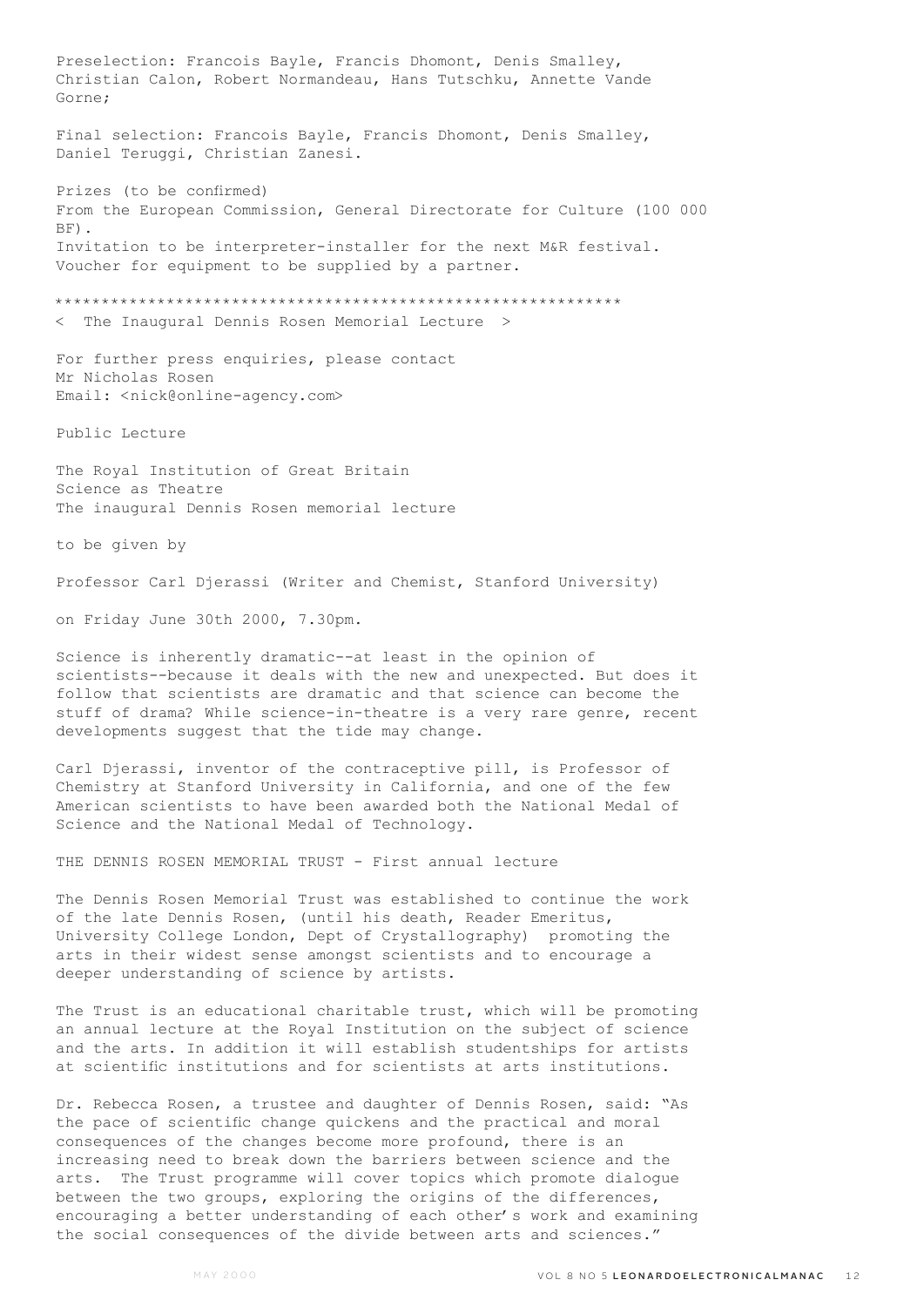\*\*\*\*\*\*\*\*\*\*\*\*\*\*\*\*\*\*\*\*\*\*\*\*\*\*\*\*\*\*\*\*\*\*\*\*\*\*\*\*\*\*\*\*\*\*\*\*\*\*\*\*\*\*\*\*\*\*\*\*\* < Leonardo Defense Fund Donations from EMF > Electronic Music Foundation (EMF) distributes past issues of Leonardo Journal and Leonardo Music Journal as well as Leonardo compact discs. EMF has announced that it will donate the proceeds from its sales of these publications to the Leonardo Legal Defense Fund. For information on these publications, go to: <http://www.cdemusic.org> and click on the picture of Leonardo. Or read about Loenardo in the news column. Or go here: <http://www.cdemusic.org/special/leonardo.html>. \*\*\*\*\*\*\*\*\*\*\*\*\*\*\*\*\*\*\*\*\*\*\*\*\*\*\*\*\*\*\*\*\*\*\*\*\*\*\*\*\*\*\*\*\*\*\*\*\*\*\*\*\*\*\*\*\*\*\*\*\* < OLATS News - Special Frank Malina > 1 - Conversation of Frank J. Malina with Jean Gorin, Xavier De La Salle and Cesar Domela URL: <http://www.olats.org/pionniers/malina/arts/entretGorinSalle.shtml> OLATS is publishing a conversation of Frank J. Malina with the artists Jean Gorin, Xavier De La Salle, and Cesar Domela. The four of them talk at length about significant issues such as: art and the expression of spirituality, contemporary architecture and its evolution towards " the biological development of structures ", representational art versus abstract art, etc. This conversation, at times tinged with humorous remarks, is an excellent approach to kinetic art and is - more generally speaking - a reflection on creation. (Text in English) 2 - An unpublished monograph on Frank J. Malina by Frank Popper: Frank Malina, Artist and Scientist : Works from 1936 to 1963

URL: <http://www.olats.org/pionniers/malina/arts/monographUS.shtml>

We are pleased to announce that Frank Popper's monograph on Frank Joseph Malina is now published in Olats. Frank Popper, who engaged himself in the theoretical analysis of kinetic art when public interest in this movement was relatively small, has extensively written about Frank Malina. In his words, Malina's "kinetic pictures form already a very important 'oeuvre' and the radical innovation operated by such an artistic undertaking deserves very close attention, particularly because, aesthetically speaking, no label can easily be attached to Malina's art. While using an interesting new technique he remains a true painter in the sense that colour and colour changes play a decisive role in his pictures" (excerpt from Frank Malina, artist and scientist: Works from 1936 to 1963 by Frank Popper, p. 1)

( Text in English)

3 - A Conversation of Frank J. Malina on His Artworks with Frank Popper (1963).

URL: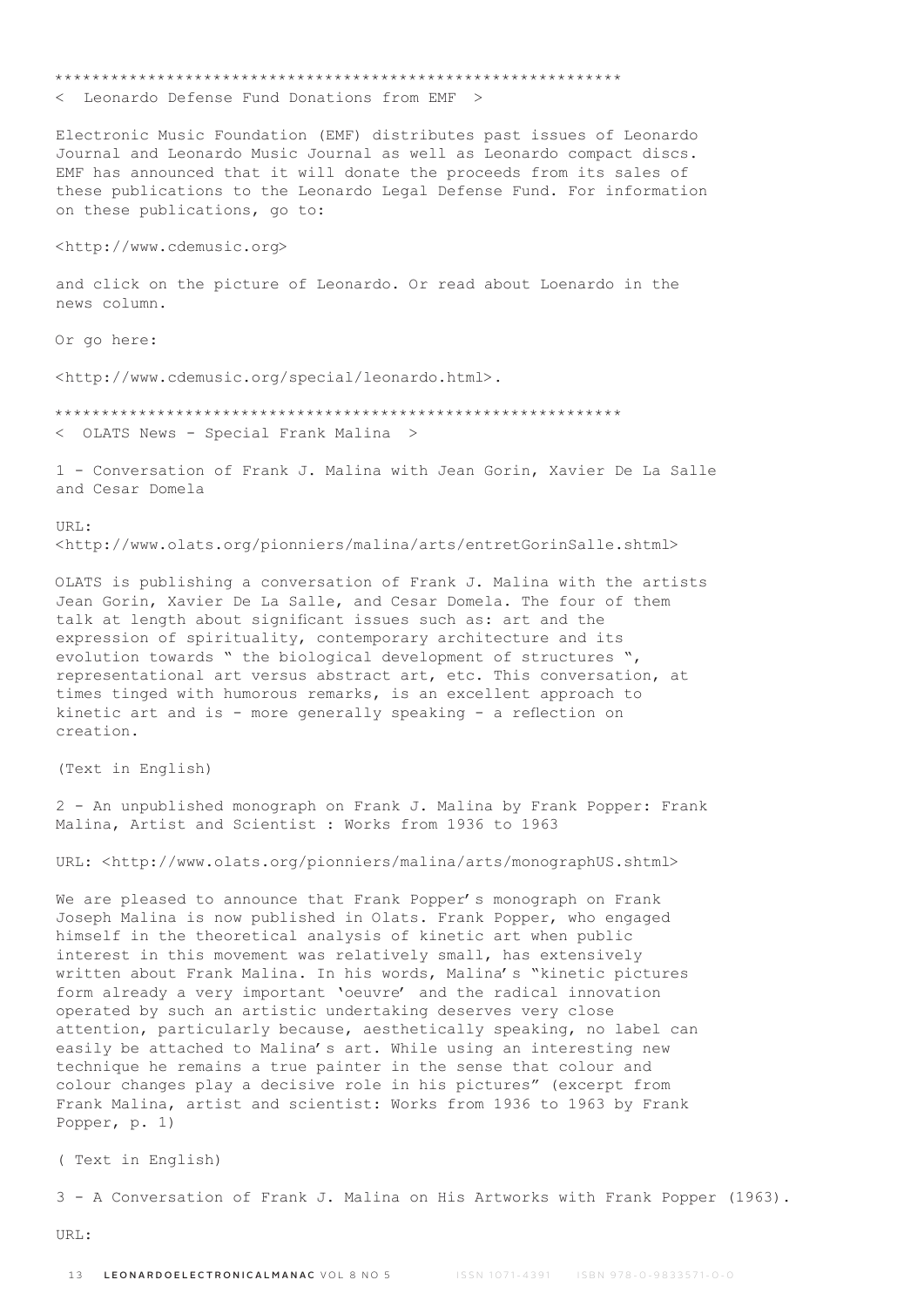<http://www.olats.org/pionniers/malina/arts/entretMalinaPopper.shtml>

(Text in English)

4 - OLATS presents a chapter from Frank Popper's essay, "L'Art cinetique": "Tableaux lumineux: Palatnik, Malina, Calos, Vardanega, Martha Boto, Albrecht, Healey. Hoenich: robot art".

URL: <http://www.olats.org/pionniers/malina/arts/artCinetique.shtml>

(Text published in French with the permission of the Dunod Publishing House, Paris.)

5 - Opening of a virtual gallery devoted to Frank Malina's work

URL: <http://www.olats.org/pionniers/malina/galerie/galerie.shtml>

A virtual gallery dedicated to Frank Malina's artwork has been just inaugurated. With a selection of 50 works (to be completed), the exhibition is an overview of the artist's contribution to op' art, and kinetic art.

Comments by Frank Malina himself give a deeper insight into the artist's process of creation.

( Text written mostly in French )

\*\*\*\*\*\*\*\*\*\*\*\*\*\*\*\*\*\*\*\*\*\*\*\*\*\*\*\*\*\*\*\*\*\*\*\*\*\*\*\*\*\*\*\*\*\*\*\*\*\*\*\*\*\*\*\*\*\*\*\*\* < Sonic Circuits International Electronic Music Festival >

Sonic Circuits International Electronic Music Festival:

Sonic Circuits VIII <http://www.soniccircuits.com>

Sonic Circuits CDs <http://www.composersforum.org/noframe/innova/sonic.html>

Connect With The Circuit!

Composers:

Be on a CD of tape-works, broadcast around the world; Have your score realized by new performers; Have your video art seen across the US and abroad.

Performers:

Be on a roster and receive invitations to perform live.

Presenters:

Produce your own festival event-our DIY kit will facilitate your programming. Just send in your electronic musical work (if you plugged something in to make it, it qualifies - style no object). Selected works will be promoted to venues and radio stations for one year. Over 200 composers and artists have been programmed since 1993.

Sonic Circuits is a festival with a difference; it comprises a caravan of curated works which travels the world to form the basis for a multitude of events throughout the season. Any musical works or acts which involve electronic technology (e.g., works for electro-acoustic tape, live performance with electronics, video art, new media art, sound art...) may be submitted for program consideration. The 20-30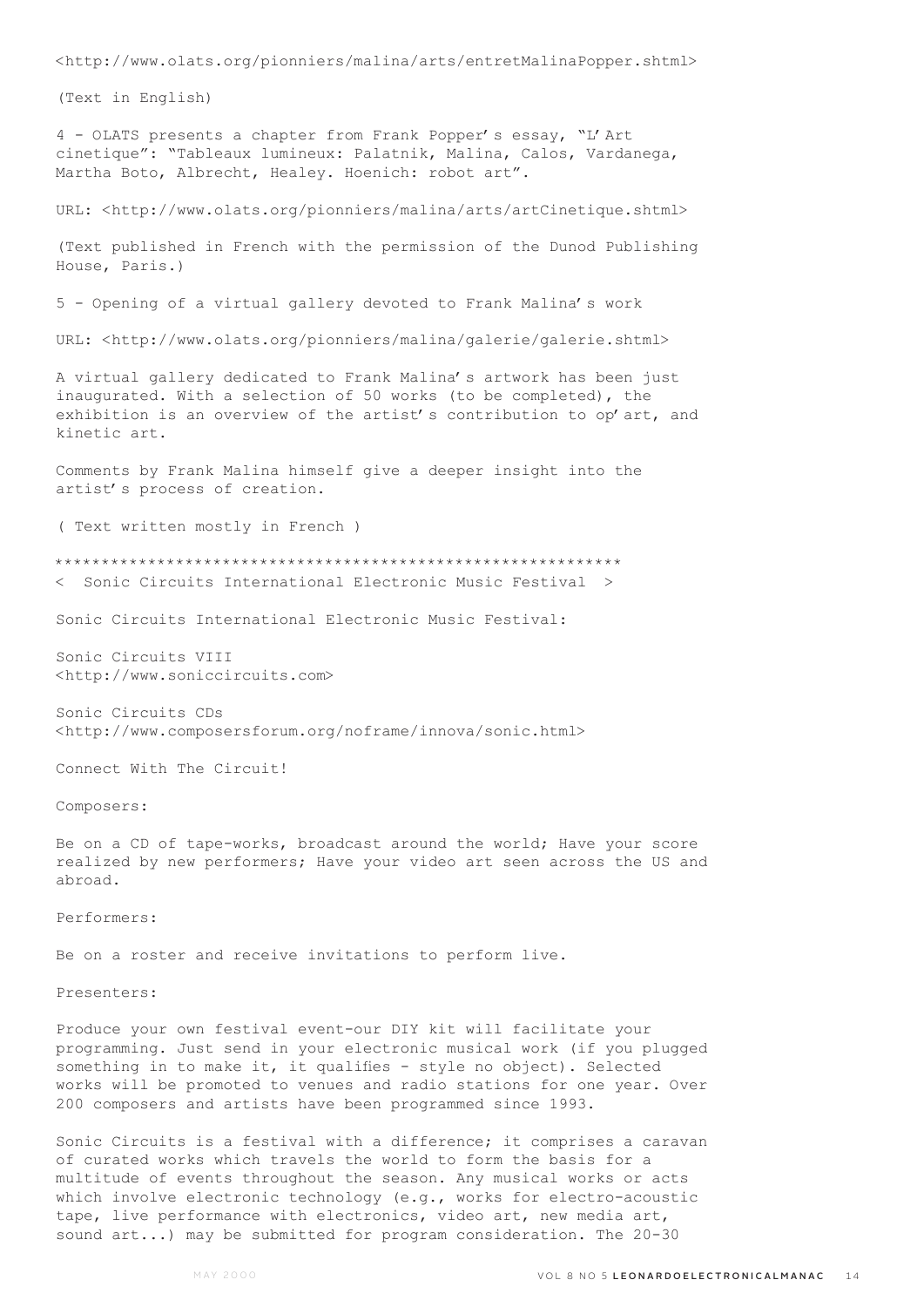selected works are offered to more than 40 venues across the globe and, in addition, the CD of tape works is sent to numerous radio stations.

Entries are curated in four categories:

Tape:

Works intended for tape alone are produced on a run of 1,000 CDs. These are used for playback at live events, for promotion to radio stations, and are available worldwide on the innova label.

Video:

Works for video (VHS-NTSC) with a strong sound component are compiled and sent to each venue for projection during live events.

Score:

Works for instrument and tape that can be realized from a score. Samples are put on the web site so venues with local performers interested in learning the piece can request performance materials.

Live Acts:

Works performed by their creators. Samples and contact info are put on the web so venues can invite you to perform. Sonic Circuits does not currently have a budget for artist fees.

=============================================================

 $\mathcal{L}=\frac{1}{2}$  , where  $\mathcal{L}=\frac{1}{2}$  , where  $\mathcal{L}=\frac{1}{2}$ ACKNOWLEDGMENTS | |\_\_\_\_\_\_\_\_\_\_\_\_\_\_\_\_\_\_\_|

=============================================================

 $\_$  , and the set of the set of the set of the set of the set of the set of the set of the set of the set of the set of the set of the set of the set of the set of the set of the set of the set of the set of the set of th

 $\_$  , and the set of the set of the set of the set of the set of the set of the set of the set of the set of the set of the set of the set of the set of the set of the set of the set of the set of the set of the set of th

LEA and Leonardo/ISAST gratefully acknowledges Al Smith and The Malina Trust for their support of Leonardo Electronic Almanac.

| T.F.A          |  |  |  |
|----------------|--|--|--|
| WORLD WIDE WEB |  |  |  |
| <b>ACCESS</b>  |  |  |  |
|                |  |  |  |

The LEA Word Wide Web site contains the LEA archives, including all back issues, the LEA Gallery, the Profiles, Feature Articles, Publications, Opportunities and Announcements. It is accessible using the following URL: <http://mitpress.mit.edu/e-journals/LEA/>

 | LEA | | PUBLISHING & | | SUBSCRIPTION | | INFORMATION | |\_\_\_\_\_\_\_\_\_\_\_\_\_\_\_\_|

 $\mathcal{L}=\mathcal{L}=\mathcal{L}=\mathcal{L}=\mathcal{L}=\mathcal{L}=\mathcal{L}=\mathcal{L}=\mathcal{L}=\mathcal{L}=\mathcal{L}=\mathcal{L}=\mathcal{L}=\mathcal{L}=\mathcal{L}=\mathcal{L}=\mathcal{L}=\mathcal{L}=\mathcal{L}=\mathcal{L}=\mathcal{L}=\mathcal{L}=\mathcal{L}=\mathcal{L}=\mathcal{L}=\mathcal{L}=\mathcal{L}=\mathcal{L}=\mathcal{L}=\mathcal{L}=\mathcal{L}=\mathcal{L}=\mathcal{L}=\mathcal{L}=\mathcal{L}=\mathcal{L}=\mathcal{$ 

Editorial Address:

Leonardo Electronic Almanac 718 6th Street SE Minneapolis, MN 55414-1318 Tel: (612) 362-9390